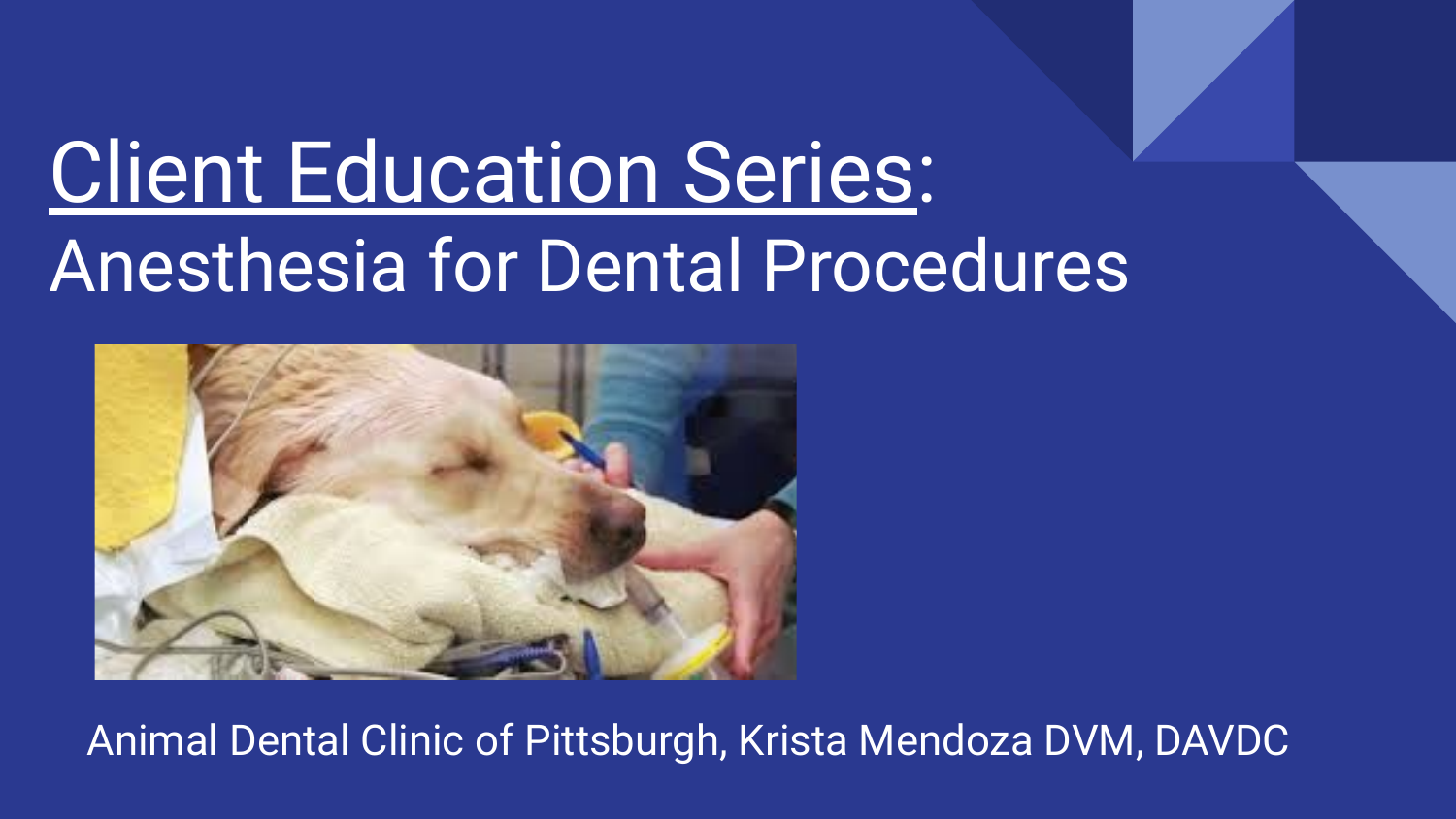#### Why does my pet need anesthesia for a dental procedure?

From the avdc.org website: Professional dental scaling includes scaling the surfaces of the teeth both above and below the gingival margin (gum line), followed by dental polishing. The most critical part of a dental scaling procedure is scaling the tooth surfaces that are within the gingival pocket (the subgingival space between the gum and the root), where periodontal disease is active. Because the patient cooperates, dental scaling of human teeth performed by a professional trained in the procedures can be completed successfully without anesthesia. However, access to the subgingival area of every tooth is impossible in an unanesthetized canine or feline patient. Removal of dental tartar on the visible surfaces of the teeth has little effect on a pet's health, and provides a false sense of accomplishment. The effect is purely cosmetic.

#### **Inhalation anesthesia using a cuffed endotracheal tube provides three important advantages…**

- 1) the cooperation of the patient with a procedure it does not understand
- 2) elimination of pain resulting from examination and treatment of affected dental tissues during the procedure
- 3) protection of the airway and lungs from accidental aspiration

Another important part of the dental evaluation and procedure is investigating what is happening below the gum line using a periodontal probe and full mouth **dental radiographs, which cannot be done in an awake dog or cat.**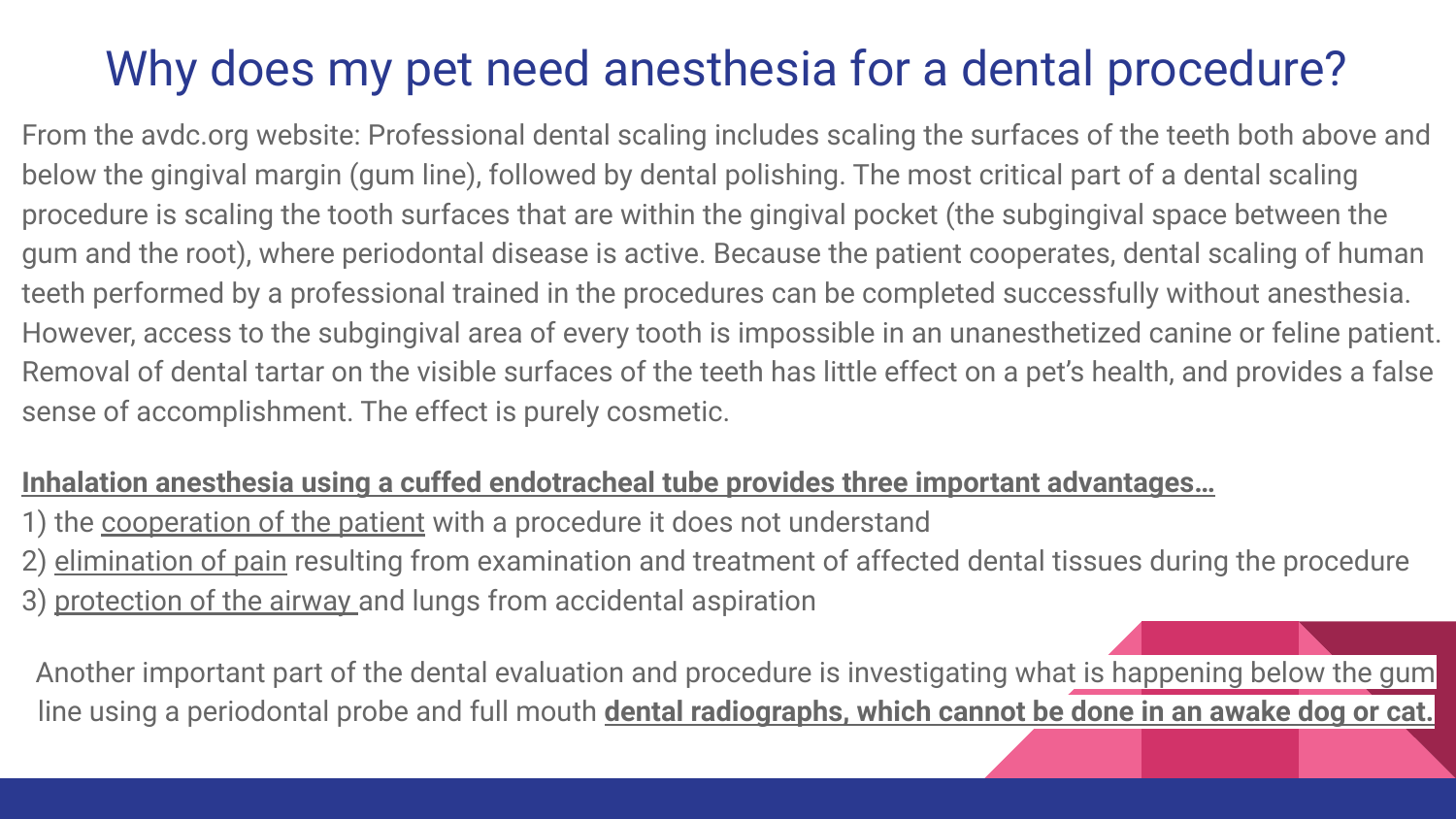Both the American Veterinary Dental College (AVDC, [www.avdc.org](http://www.avdc.org)) and the American College of Veterinary Anesthesia and Analgesia (ACVAA, [www.acvaa.org\)](http://www.acvaa.org) have position statements against Anesthesia Free Dental (AFD) Cleanings, also called Non-Professional Dental Scaling.

**There are many things we can do to make anesthesia as safe as possible for your pet.**

#### **SAY NO TO** "ANESTHESIA FREE **DENTAL CLEANINGS"** Your pet's oral health depends on it!

**AVDC.org/AFD**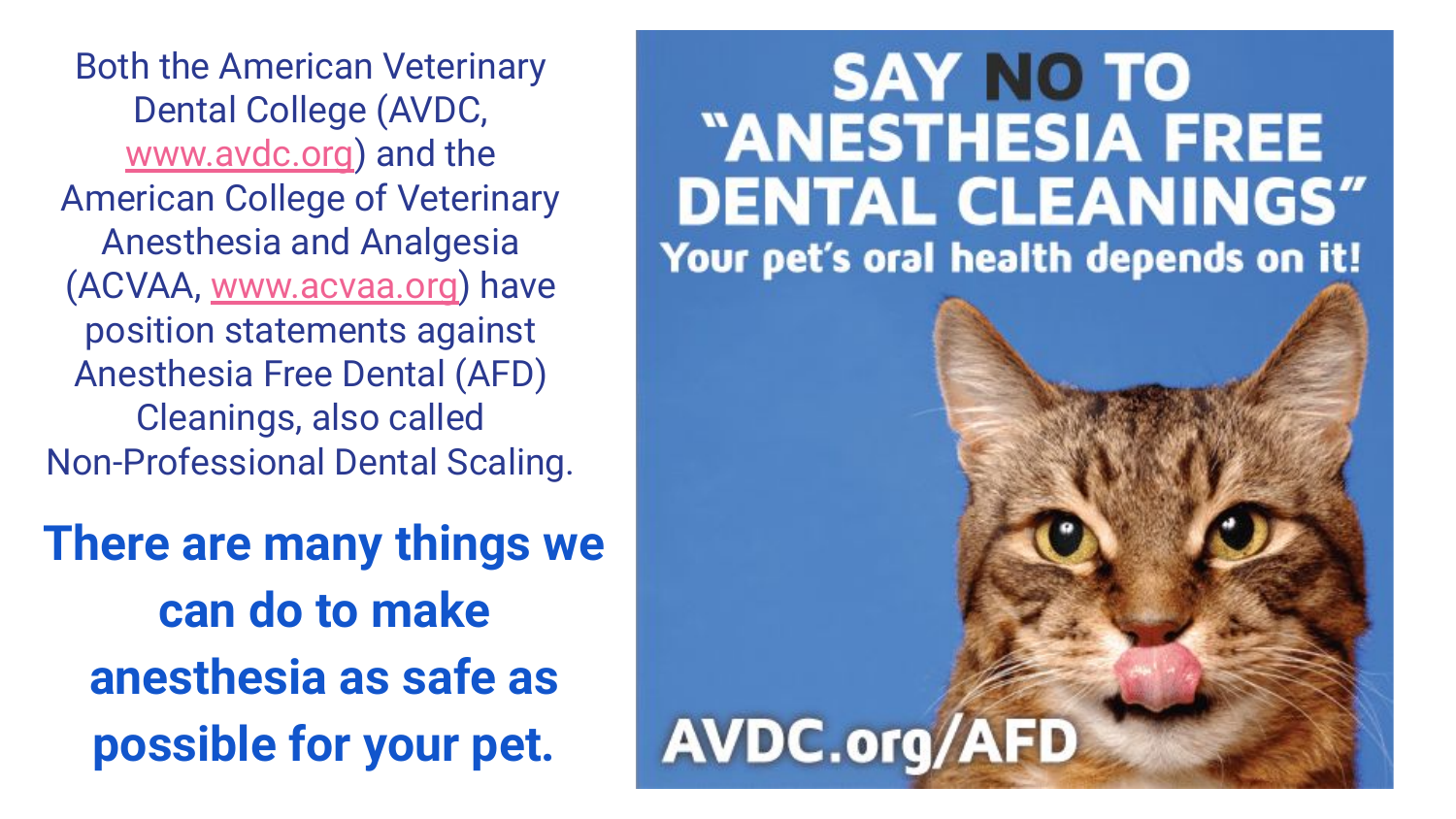#### Pre-Anesthetic testing

Blood work testing is done before anesthesia to check for any abnormalities with the liver, kidneys, electrolytes, red and white blood cells, platelets, and thyroid.

An evaluation of the urine may be advised if your pet has kidney disease or is older.

If a heart murmur is present, a complete evaluation by a board-certified cardiologist should be done to understand the cause and severity of any underlying heart disease in order to determine risk for anesthesia and also for the overall health of your pet.

For some animals, additional testing with chest x-rays, an abdominal ultrasound, or more blood work may be indicated before pursuing anesthesia for a dental procedure.



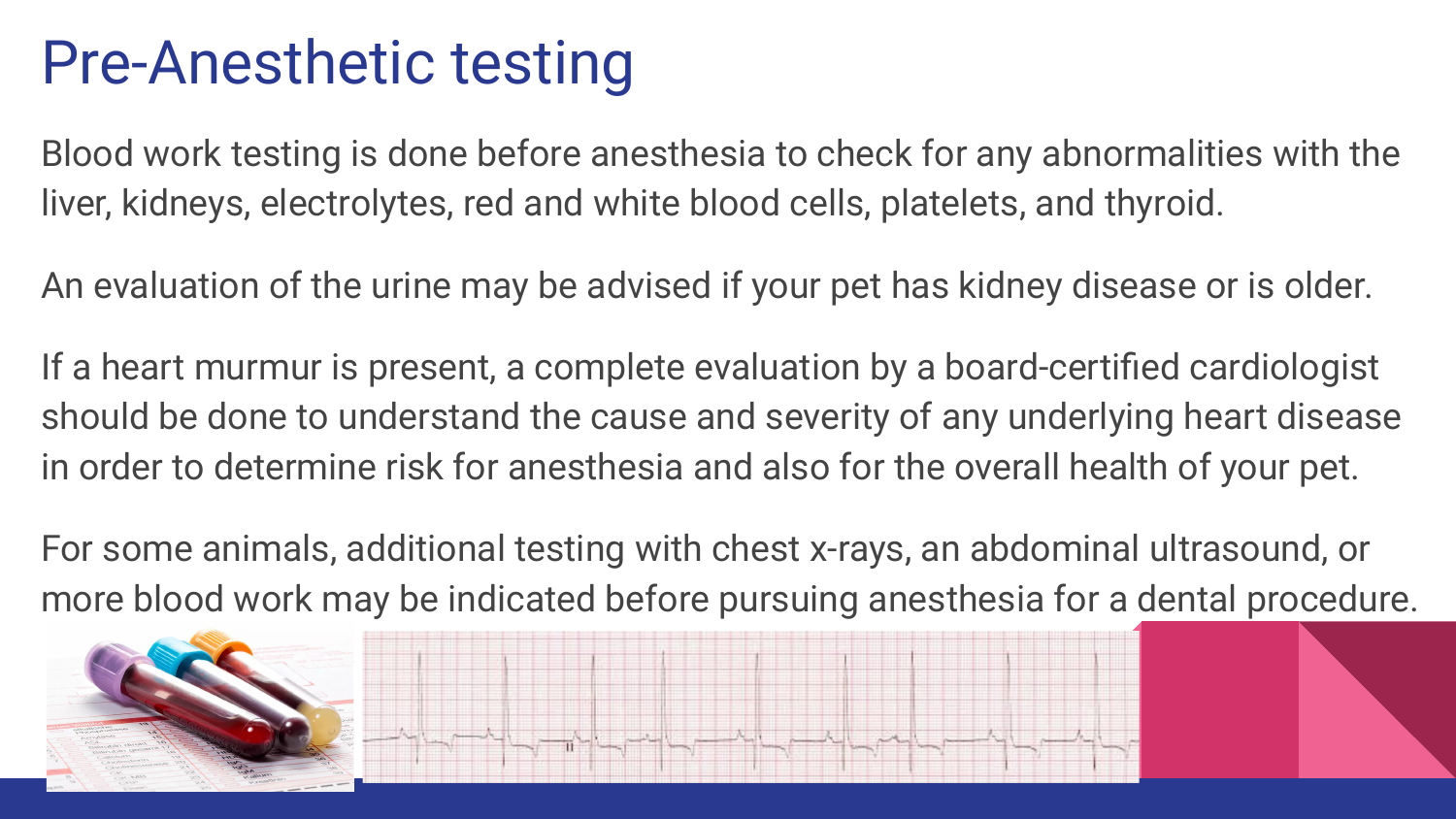## Preparing for Anesthesia



**Fasting:** Withholding food and water before anesthesia is important to reduce the risk of vomiting or regurgitation and preventing that material from going into the lungs which can cause an infection called aspiration pneumonia.

For morning dental appointments with procedures during curbside protocol: NO FOOD SHOULD BE GIVEN AFTER 8PM THE NIGHT BEFORE THE DENTAL PROCEDURE, AND NO WATER AFTER 6AM THE MORNING OF THE PROCEDURE

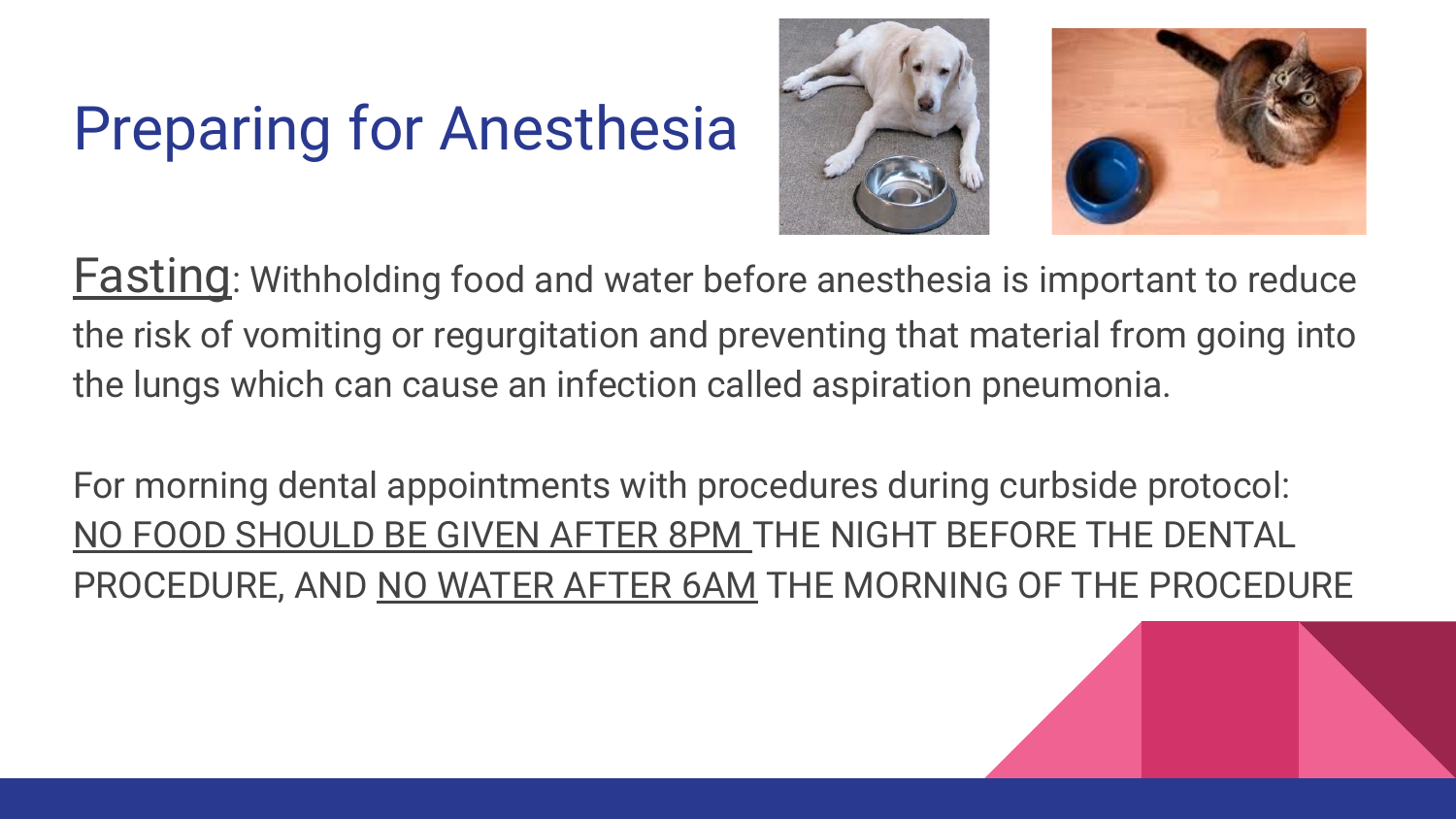#### Pre-anesthetic medications



Anti-nausea medicine is sometimes given to help reduce the risk of vomiting and upset stomach that can happen with anesthesia.

Pain medications are given before starting the dental procedure to help stay ahead of any discomfort

Sedation is used to help calm and relax your pet to help make anesthesia as smooth as possible and also reduces the amount of Induction and maintenance anesthesia needed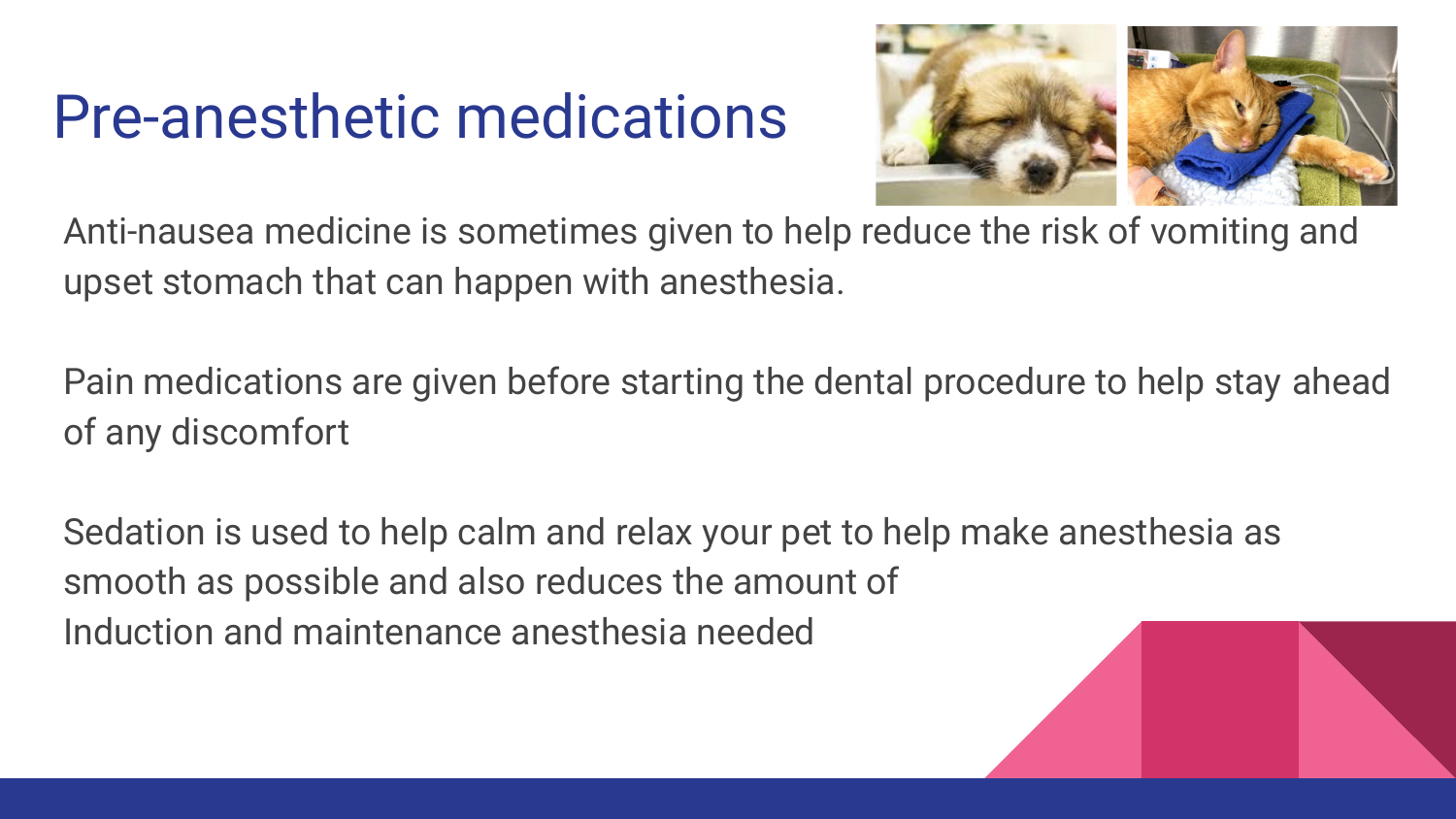### Induction of Anesthesia

An area on the leg is shaved and cleaned and an intravenous (IV) catheter is placed.

Injectable medication is given thru the IV to get your pet to a point where the endotracheal tube (ET or breathing tube) is placed and secured.

Oxygen and anesthetic gas are delivered thru the ET tube during the dental procedure.

Sterile eye ointment is placed to keep the eyes lubricated while under anesthesia.

All monitoring equipment is hooked up to the patient and fluids are started thru the IV catheter.

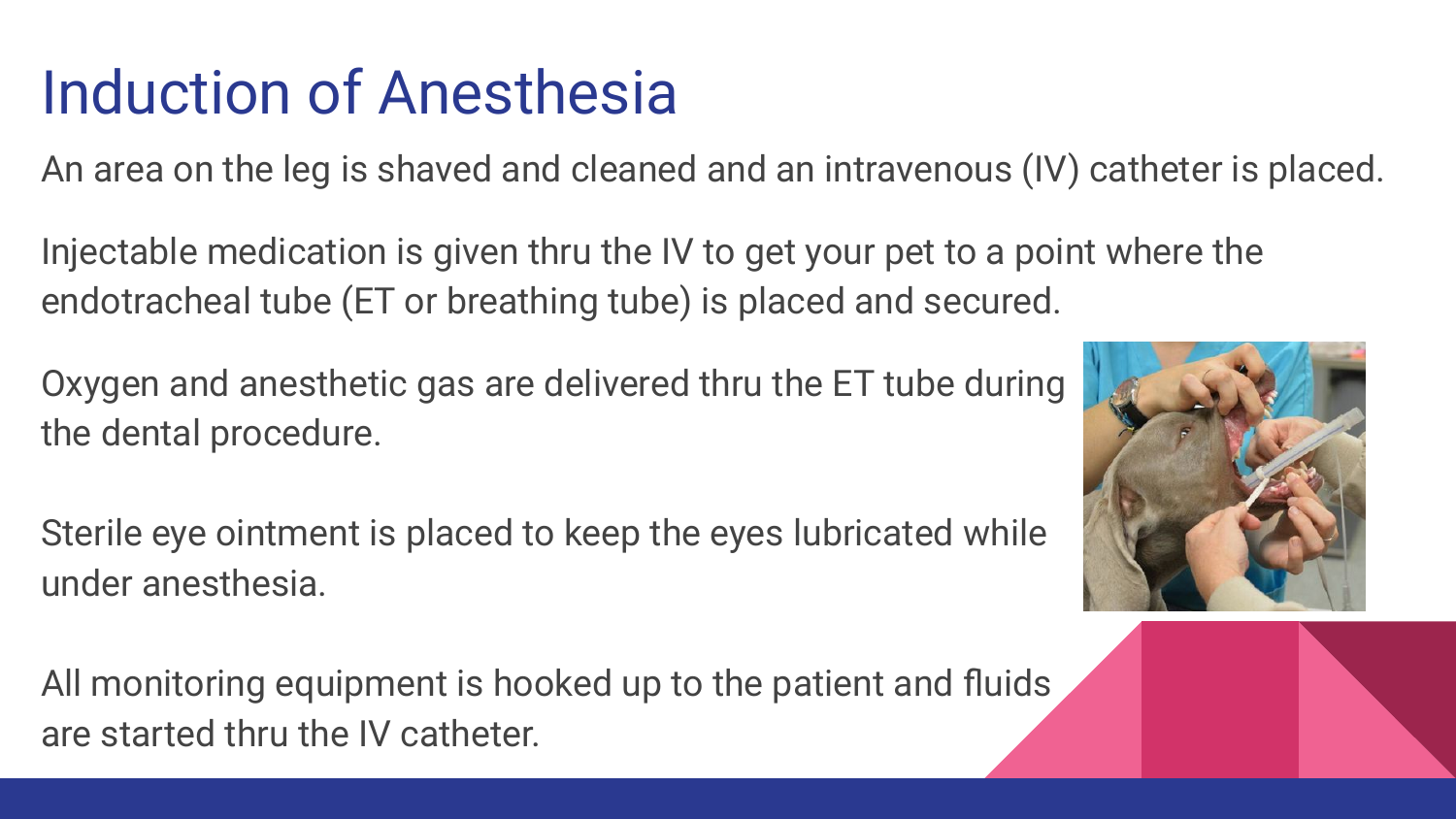## Maintenance of Anesthesia

During this phase of anesthesia, your pet's temperature is regulated with warming blankets.

Heart rate, rhythm, blood pressure, oxygenation, carbon dioxide levels, and temperature are monitored very carefully throughout the entire dental procedure.

In addition to IV fluids, antibiotics are also given intravenously during procedure.

If needed, medications are given to maintain proper heart rate and blood pressure.

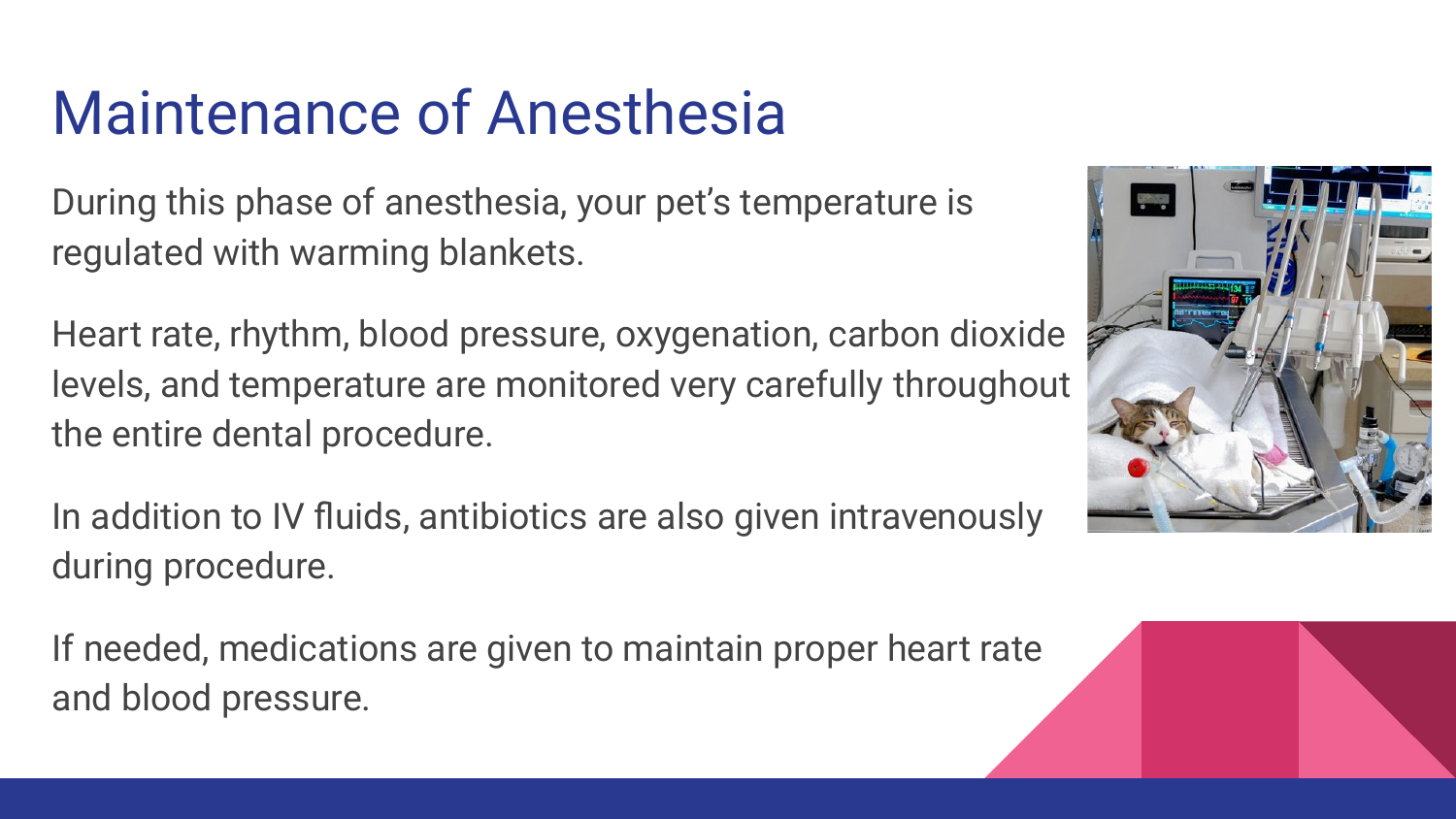## Recovery from anesthesia

After the dental procedure is complete, the anesthetic gas is discontinued and oxygen is slowly weaned.

Dental nerve blocks are placed during surgery so when your pet wakes up from anesthesia there is no dental pain. If needed, additional pain medication or sedation can be given for a calm and smooth recovery.

Once stable, the animal is moved into recovery where they are snuggled in blankets and kept warm and comfortable.

Pets are monitored for at least 1-2 hours to allow time for anesthesia recovery and watch for any issues with unusual swelling or bleeding post oral surgery.



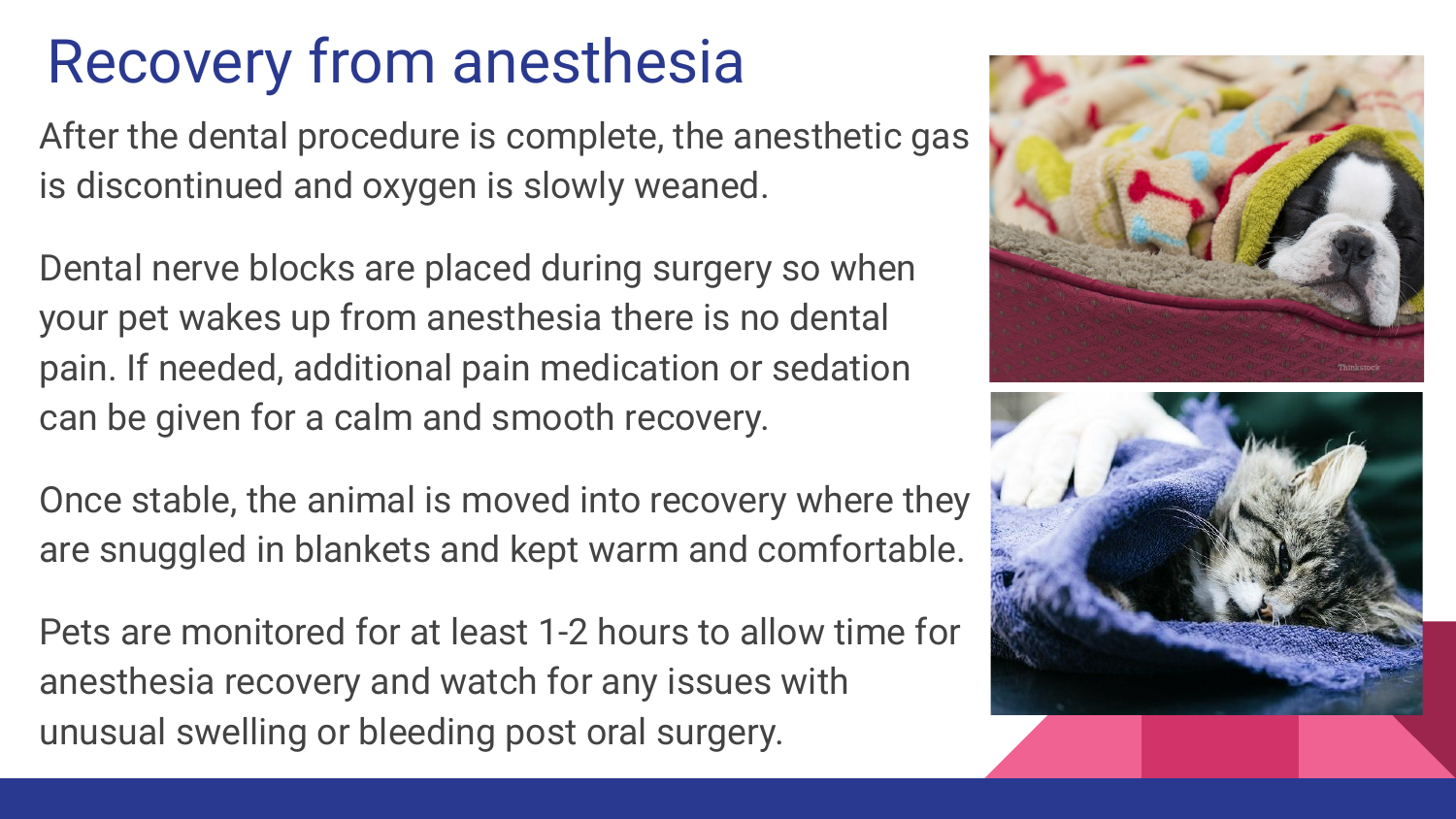#### What to expect after anesthesia for a dental procedure

Your pet will likely be groggy from the anesthesia and pain medication used. These medications may also make your pet whine or vocalize and have eye changes like dilated pupils and droopy eyelids. There may also be "dysphoria" or confusion that is typically related to the drugs used for anesthesia and not from pain.

You will need to watch your pet closely around stairs, high furniture, and other animals in the household when returning home the evening after dental surgery. Most animals return to their typical level of activity by the next day, although it can take a few days for some pets, especially older ones, to really get back to what is normal for them.

The ET tube used for anesthesia can sometimes cause irritation to the trachea (windpipe) that may lead to a dry cough for 1-3 days after surgery.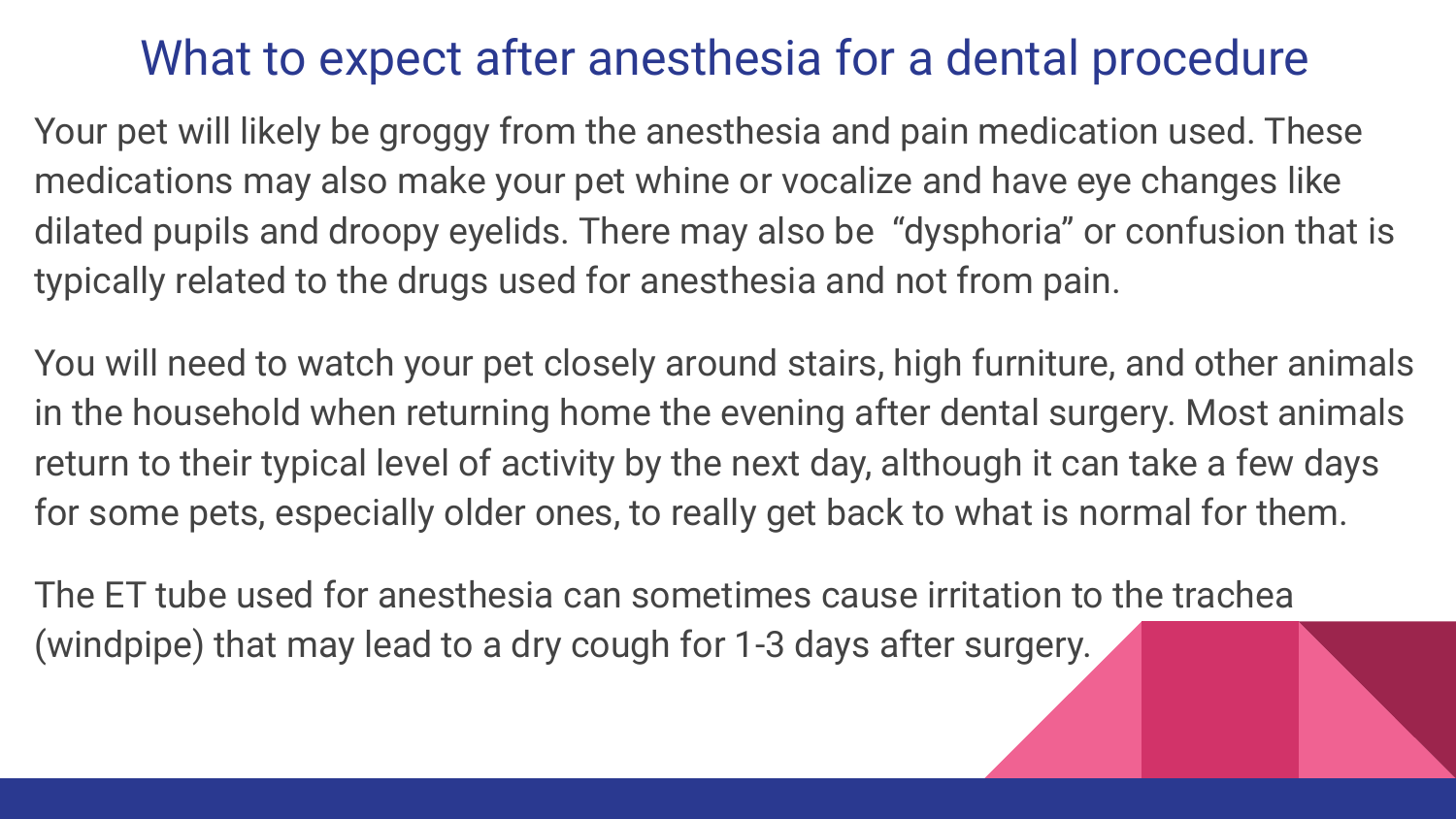## Feeding your pet after Anesthesia

After returning home with your pet the evening after anesthesia and dental procedure, offer small amounts of water and food  $(1/4 - 1/2)$  the usual amount) every 30 minutes to 1 hour.

These "mini-meals" help minimize the risk of your pet eating or drinking too much too fast, which could lead to vomiting and gastrointestinal upset. You can return to feeding normal amounts of softened food and water the following day.